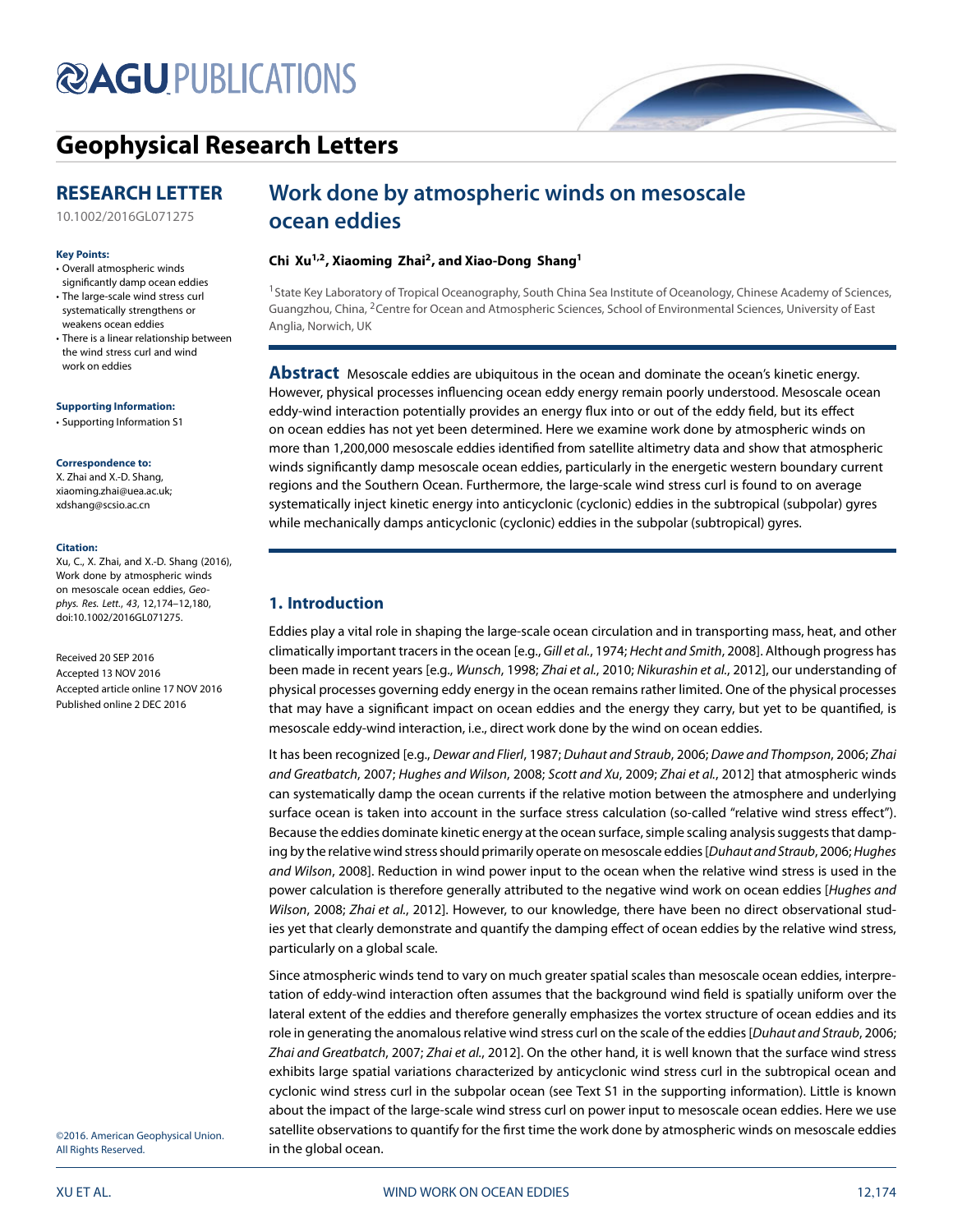# **COAGU** Geophysical Research Letters 10.1002/2016GL071275



<span id="page-1-0"></span>**Figure 1.** Wind work on mesoscale ocean eddies. (a) Work done (mW m<sup>−2</sup>) by atmospheric winds on mesoscale eddies calculated from the combination of altimetry and scatterometer data and averaged over the period from July 1999 to November 2009. (b) The same as Figure 1a except that the spatially filtered scatterometer wind stress is used in the power calculation.

### **2. Data and Method**

Our analysis starts with the identification of 1,247,166 ocean eddies from weekly maps of satellite-derived sea level anomalies (SLA) [Ducet et al., [2000\]](#page-5-6) over a period of approximately 10 years (July 1999 to November 2009). The weekly SLA fields used here are obtained from Archiving, Validation, and Interpretation of Satellite Data in Oceanography (AVISO). These SLA data are constructed by merging Topex/Posiden, Jason-1, or Jason-2 measurements with ERS-1, ERS-2, or ENVISAT and are provided at a spatial resolution of 0*.*25∘ × 0*.*25∘. In this study the eddies are detected based on closed contours of sea level anomalies following the method developed by Chelton et al. [\[2011\]](#page-5-7) (see Appendix A for details).

Daily QuikSCAT scatterometer wind stress fields [Risien and Chelton, [2008\]](#page-6-6) over the period of 19 July 1999 to 23 November 2009 are used for wind power calculation. The QuikSCAT wind stress data are provided on a 0*.*25∘ × 0*.*25∘ grid over the global ocean. For each eddy detected, we collocate the simultaneous QuikSCAT scatterometer wind stress measurements and then calculate wind power input to each individual eddy using  $\tau \cdot u_s$ , where  $\tau$  is the scatterometer wind stress and  $u_s$  is the eddy surface geostrophic velocity derived from sea level anomalies. In order to separate work done by the large-scale wind stress curl from damping of eddies by the relative wind stress, we repeat the calculation of wind power input to mesoscale eddies using the spatially filtered scatterometer wind stress where the small-scale features in the wind stress owing to the presence of ocean surface currents are removed (see Appendix B). Therefore, the damping effect of the relative wind stress is effectively eliminated in the second power calculation. Note that some of the small-scalefeatures in the wind stress field are associated with mesoscale air-sea thermodynamic coupling, but the effect of thermodynamic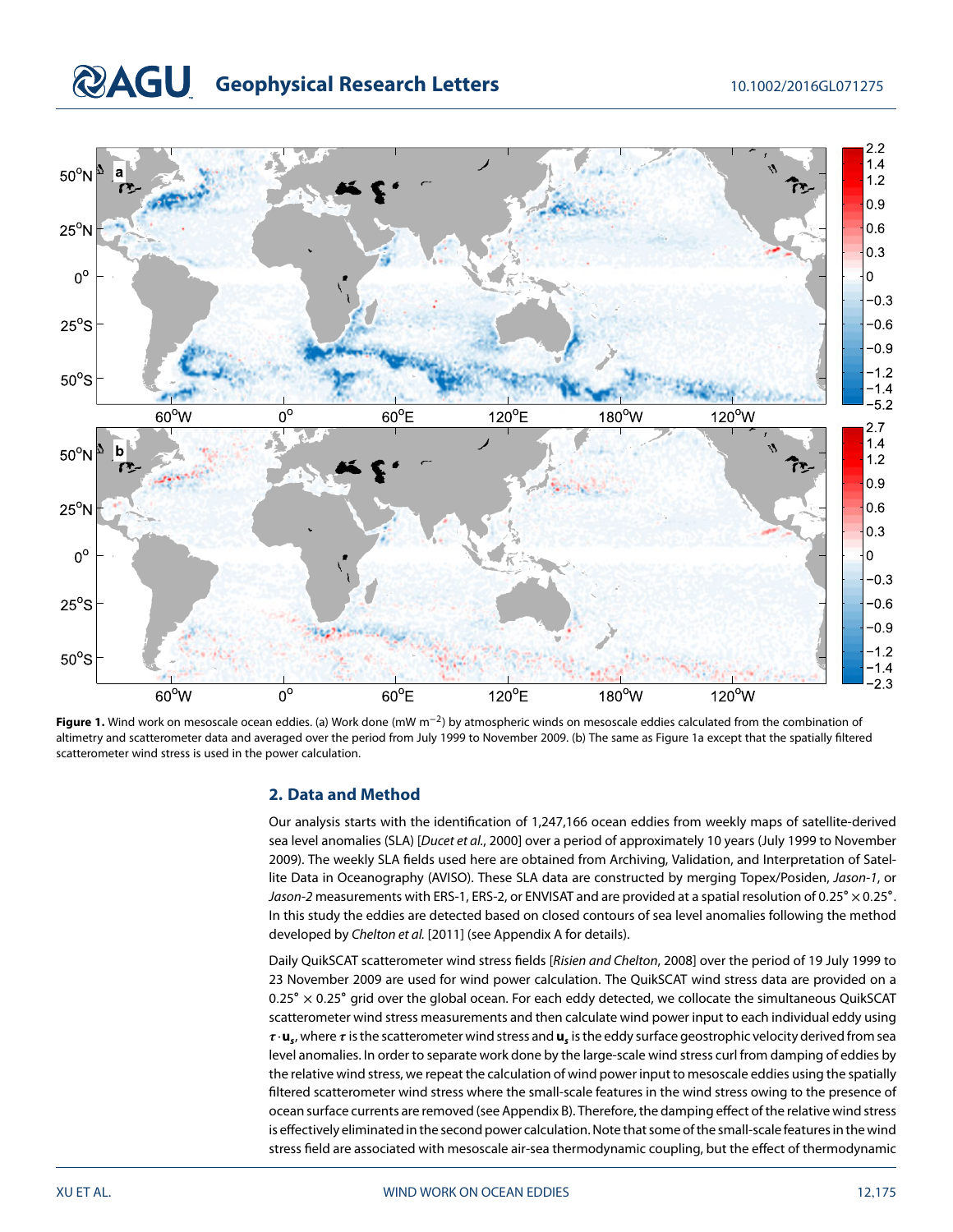# **COAGU** Geophysical Research Letters 10.1002/2016GL071275



<span id="page-2-0"></span>**Figure 2.** Wind work on cyclonic and anticyclonic ocean eddies. Work done (mW m<sup>−</sup>2) by atmospheric winds on (a) cyclonic and (b) anticyclonic eddies calculated from the combination of altimetry and scatterometer data and averaged over the period from July 1999 to November 2009. (c and d) The same as Figures [2a](#page-2-0) and [2b](#page-2-0) except that the spatially filtered scatterometer wind stress is used in the power calculation. The thick black contour marks the zero climatological wind stress curl calculated from the spatially filtered scatterometer wind stress (N m<sup>−</sup>3). The solid and dashed thin black contours are contours of cyclonic and anticyclonic wind stress curl, respectively, with an interval of  $10^{-7}$  N m<sup>-3</sup>. Note the different color scale from Figure [1.](#page-1-0)

coupling on wind work on ocean eddies is generally considered to be of secondary importance [e.g., Gaube et al., [2015\]](#page-5-8). Potential errors and uncertainties associated with the method and data used in this study are discussed in Appendix C.

### **3. Results**

Figure [1a](#page-1-0) shows the work done by atmospheric winds on mesoscale ocean eddies calculated from the combination of altimetry and scatterometer data and averaged over the 10 year study period (see Appendix D for details of wind work map generation). The wind work on mesoscale eddies is almost everywhere negative, consistent with the idea of relative wind stress damping of ocean eddies. The most significant negative wind work is found in the western boundary current regions and in the Southern Ocean where the atmospheric and oceanic storm tracks coincide. This is in agreement with the theoretical prediction [Duhaut and Straub, [2006\]](#page-5-3): damping by the relative wind stress is proportional to both the wind speed and ocean surface kinetic energy. Furthermore, the spatial pattern of wind work on mesoscale eddies is very similar to that of the reduction in wind power input to the ocean general circulation when the relative wind stress is used in the power calcula-tion [e.g., Hughes and Wilson, [2008;](#page-5-5) Zhai et al., [2012\]](#page-6-5). Integrated over the ocean between 60°N and 60°S, the net work done by atmospheric winds on mesoscale ocean eddies is about −27.7 GW (1 GW = 10<sup>9</sup> W), which is comparable to previous estimates of the time-dependent component of wind work away from the tropics [Hughes and Wilson, [2008\]](#page-5-5) (∼−30 GW). In comparison, the net work done on mesoscale eddies by the spatially filtered scatterometer wind stress is indistinguishable from zero (Figure [1b](#page-1-0)) owing to the absence of damping by the relative wind stress.

To investigate the role of the large-scale wind stress curl in energy input to mesoscale eddies in the ocean, we now consider wind work on cyclonic and anticyclonic eddies separately. Maps of wind work on cyclones and anticyclones reveal striking large-scale patterns of positive and negative wind work delineated by the contours of zero wind stress curl (Figures [2a](#page-2-0) and [2b](#page-2-0)). The wind field generally injects kinetic energy into the anticyclones in the subtropical gyres and cyclones in the subpolar gyres where the background wind stress curl is in the same direction as these eddies, while it damps the cyclones in the subtropical gyres and anticyclones in the subpolar gyres where the background wind stress curl is in the opposite direction to these eddies (see supporting information Texts S1 and S2). Integrated over the subtropical gyres (defined as regions of climatological anticyclonic wind stress curl enclosed by the thick black contours in Figure [2\)](#page-2-0), the total wind work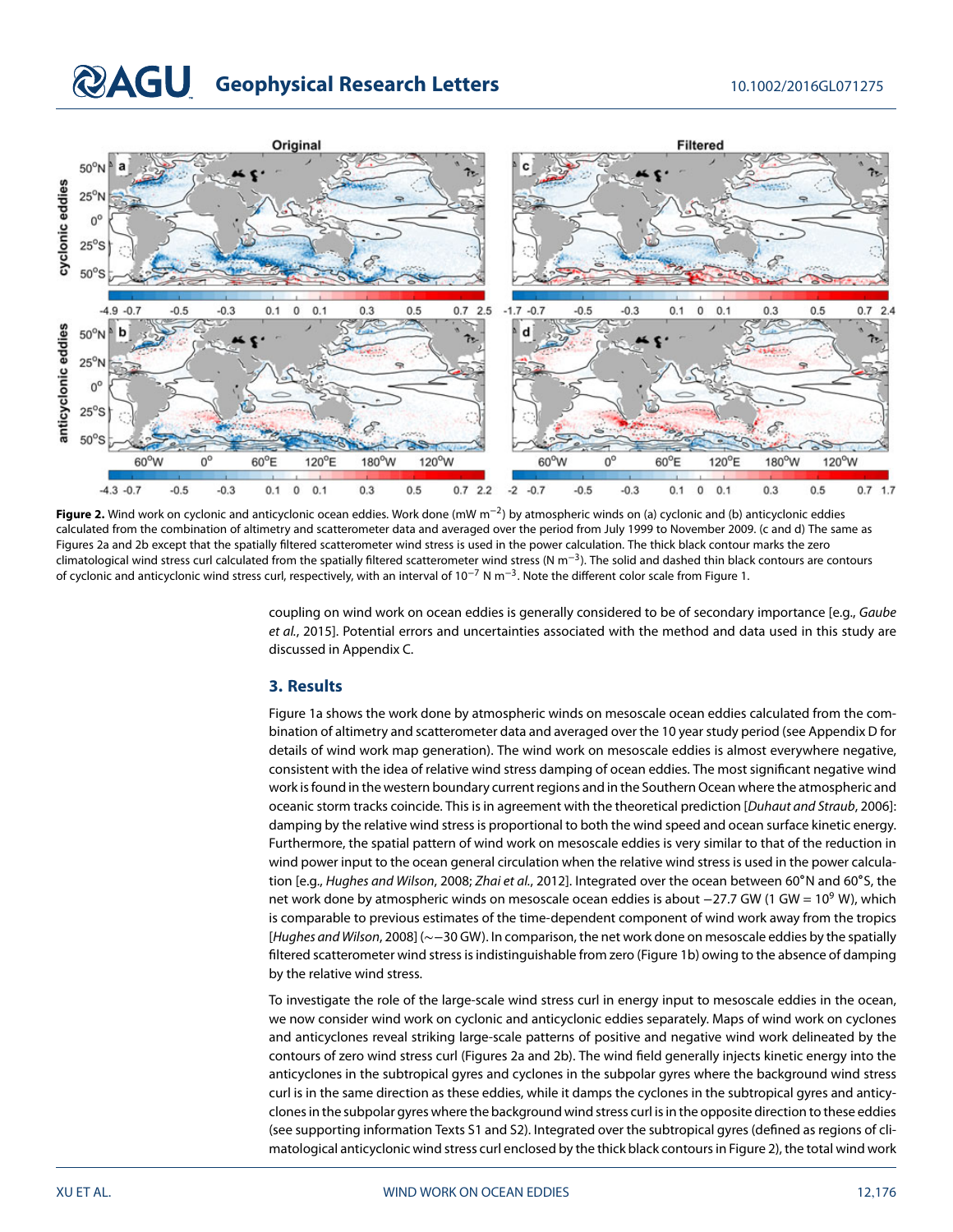

<span id="page-3-0"></span>**Figure 3.** Wind work on cyclones and anticyclones as a function of the wind stress curl. (a and b) Average wind work (mW m<sup>−</sup>2) on cyclones (thick blue), anticyclones (thick red), and both types of eddies (thin grey) in the Northern Hemisphere and Southern Hemisphere, respectively. Color shading represents the standard deviation. (c and d) The same as Figures [3a](#page-3-0) and [3b](#page-3-0) except that the spatially filtered scatterometer wind stress is used in the power calculation. (e and f) The number of cyclones and anticyclones as a function of the wind stress curl. The line colors used in Figures [3e](#page-3-0) and [3f](#page-3-0) are the same as in Figures [3a–3d](#page-3-0), i.e., blue (cyan) for cyclones and red (magenta) for anticyclones when the original (filtered) wind stress is used. The wind stress curl is first averaged over the area of each eddy and then binned into intervals with a width of 0*.*1 × 10−<sup>7</sup> N m<sup>−</sup>3. The mean wind work is obtained by averaging wind work on eddies that have their mean wind stress curl in the same bin.

on cyclones and anticyclones is  $-20.6 \pm 4.1$  GW and 0.3  $\pm$  3.8 GW, respectively. In contrast, the work done by the spatially filtered scatterometer wind stress on both cyclones and anticyclones appears more positive everywhere owing to the absence of damping by the relative wind stress (Figures [2c](#page-2-0) and [2d](#page-2-0)). However, the overall pattern of wind work remains unchanged, demonstrating that it is the large-scale background wind stress curl, not the curl associated with the relative wind stress, that is the cause of these large-scale patterns of positive and negative wind work on cyclones and anticyclones. Integrated over the subtropical gyres, the total work done by the spatially filtered wind stress on cyclones and anticyclones is −8.8±3.0 GW and 7.7±2.7 GW, respectively, comparable in magnitude to the net damping effect of the relative wind stress in the subtropical gyres (−11.8±2.5 GW for cyclones and −7.4±2.0 GW for anticyclones).

To further quantify the relationship between the curl of surface wind stress and wind work on mesoscale eddies, we compute the average wind work on cyclones and anticyclones in both hemispheres as a function of the wind stress curl (Figures [3a](#page-3-0) and [3b](#page-3-0)). Several interesting features emerge. First, the average wind work on both cyclones and anticyclones varies linearly with the strength of the wind stress curl that the eddies are subject to. This linear relationship can be understood by the following simple example. Suppose that a circular anticyclonic eddy with a radius of R and rotational speed of  $u<sub>c</sub>$  is subject to a zonal wind stress that varies in the meridional direction with  $\alpha = \partial \tau / \partial y$ . It can be easily shown (see supporting information Text S3) that the net wind work on this eddy is proportional to the magnitude of the imposed wind stress curl and is given by  $\pi \alpha u_5 R^2$ . Second, the relationship between the wind work and wind stress curl in Figures [3a](#page-3-0) and [3b](#page-3-0) is not symmetric about zero but shifted as a whole toward negative values of wind work. For example, the red, blue,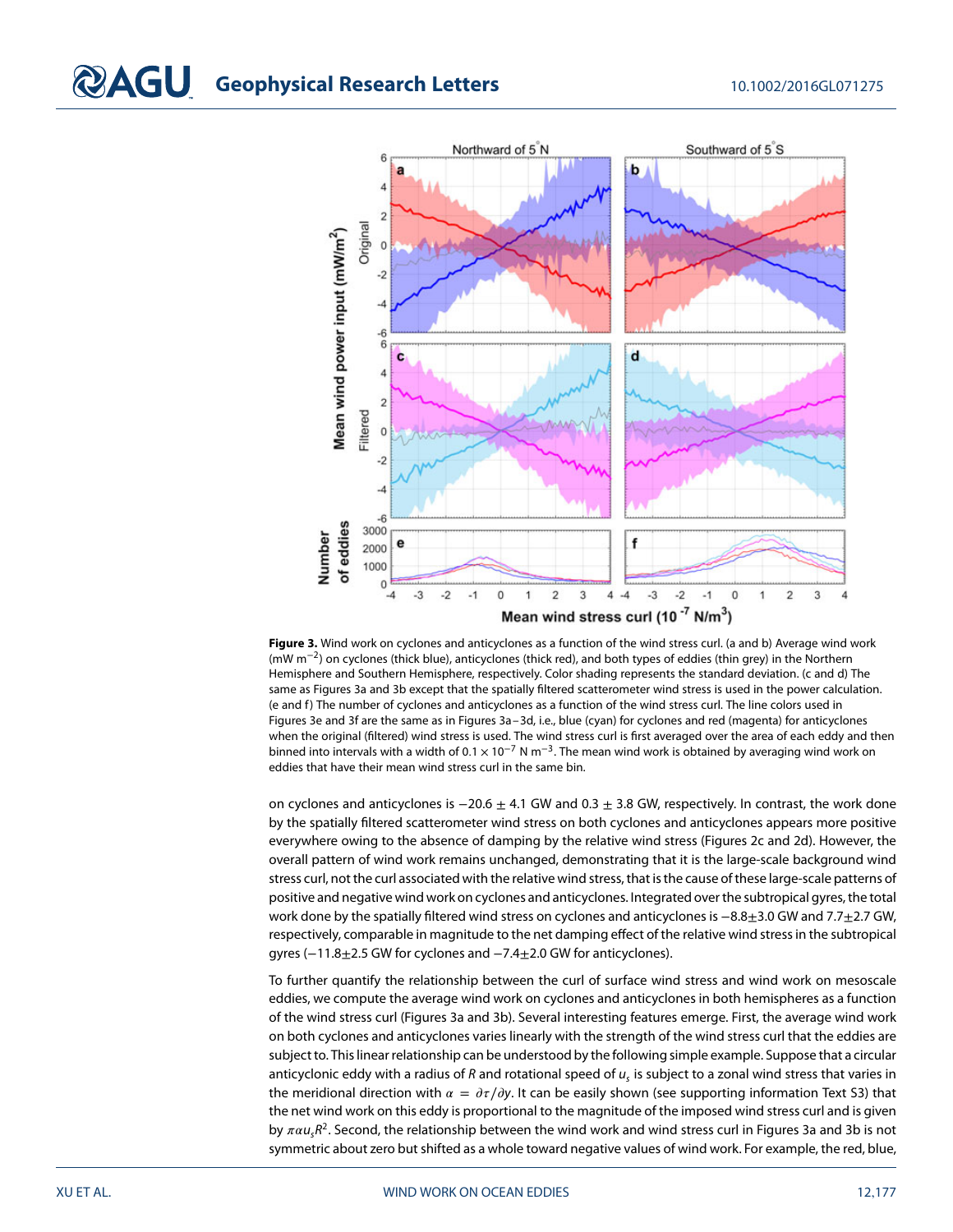and grey lines do not pass through the origin. This is, again, due to the damping effect of the relative wind stress, as this asymmetry disappears when the spatially filtered scatterometer wind stress is used in the power calculation (Figures [3c](#page-3-0) and [3d](#page-3-0)). Finally, the majority of the eddies identified from satellite altimetry data in our study are found to live in regions of anticyclonic wind stress curl (Figures [3e](#page-3-0) and [3f](#page-3-0)), where the anticyclones are preferentially enhanced and cyclones suppressed.

### **4. Discussion**

Work done by atmospheric winds on mesoscale ocean eddies could have a direct impact on eddy energetics. Damping of eddies by the relative wind stress is systematic and significant, providing a way of removing eddy energy in the ocean. Given that the global eddy energy is estimated to be in the range of 1.40–3.25 EJ (1 EJ =  $10^{18}$  J) [Xu et al., [2014\]](#page-6-7), damping by the relative wind stress gives an average eddy energy spin-down time of 1.6–3.7 years. This spin-down time is longer than, but still of the same order of magnitude as, recent estimates of eddy lifetime (~8 months) from tracking eddy sea level signatures [Chelton et al., [2011;](#page-5-7) Xu et al., [2014\]](#page-6-7), suggesting that mesoscale eddy-wind interaction can play a nonnegligible role, although may not be the dominating process, in determining the level of eddy energy in the ocean. This notion is further supported by numerical modeling studies [e.g., Zhai and Greatbatch, [2007;](#page-6-3) Eden and Dietze, [2009;](#page-5-9) Munday and Zhai, [2015\]](#page-6-8) where the eddy kinetic energy is found to decrease by ~20% when damping by the relative wind stress is included. Our estimated eddy spin-down time owing to damping by relative wind stress is comparable to a previous estimate of ~1.3 years based on Ekman pumping argument [Gaube et al., [2015\]](#page-5-8) but without the need to invoke assumptions such as eddy vertical scale and random wind direction.

Work done on eddies by the large-scale wind stress curl clearly depends on the polarity of the eddies, which may have contributed to the lifetime difference between cyclones and anticyclones found in altimetry data [Chelton et al., [2011\]](#page-5-7). This direct wind impact on eddy energetics could then modulate the role the eddies play in the ocean and pose potential challenges to eddy parameterizations in ocean climate models [e.g., Gent and McWilliams, [1990\]](#page-5-10). For example, anticyclonic eddies are known to be capable of trapping near-inertial waves via their negative relative vorticity and acting as a conduit to drain the near-inertial energy injected at the sea surface to the deep ocean [e.g., Kunze, [1985;](#page-5-11) Zhai et al., [2005;](#page-6-9) Jing and Wu, [2014\]](#page-5-12). Positive wind work on anticyclones in the subtropical gyres could potentially enhance/lengthen their trapping effect and thereby enable more near-inertial energy to reach the deep ocean, contributing to the deep ocean mixing. Finally, mesoscale eddy-wind interactions could result in anomalous vertical motions in the interior of the eddies and, as a consequence, strongly modulate the eddy-induced biological productivity and carbon export [e.g., McGillicuddy et al., [1998;](#page-6-10) Gaube et al., [2013;](#page-5-13) McGillicuddy, [2015;](#page-5-14) Song et al., [2015\]](#page-6-11).

### **[A](#page-0-0)ppendix [A:](#page-0-0) Mesoscale Eddy Identification**

Our eddy identification method is based on finding the outermost closed contour of SLA that defines a compact structure, similar to the method used in Chelton et al. [\[2011\]](#page-5-7), except for the slightly different criteria used here. (1) The amplitude of the eddy, that is, the difference between the SLA extremum in the eddy interior and the value of the outermost closed SLA contour, is at least 3 cm. (2) The area bounded by this closed SLA contour is at least 0.5∘ long in both zonal and meridional directions. (3) The distance between any pair of points within the connected region must be less than 400 km. The center of the identified eddy is then defined as the midpoint between the centroid of the area within the outermost closed SLA contour and the location of the SLA extremum. The area of the eddy is defined as the area within the outermost closed SLA contour, and the radius of the eddy is defined as the radius of a circle that has the same area as the eddy. Regions equatorward of 5∘ of latitude are excluded from our analysis since the eddy identification procedure performs less well there. Readers are referred to Chelton et al. [\[2011\]](#page-5-7) for further discussions of the utility as well as limitation of this eddy identification procedure.

### **[A](#page-0-0)ppendix [B:](#page-0-0) Spatial Filtering**

The weekly SLA field is first 2-D Fourier transformed, then multiplied by a low-pass Gaussian filter function in the wave number domain, and finally retransformed back to the spatial domain using the inverse Fourier transform. The low-pass Gaussian filter function, G, is defined as

$$
G(k, l) = e^{-\frac{k^2 + l^2}{2\sigma^2}},
$$
\n(B1)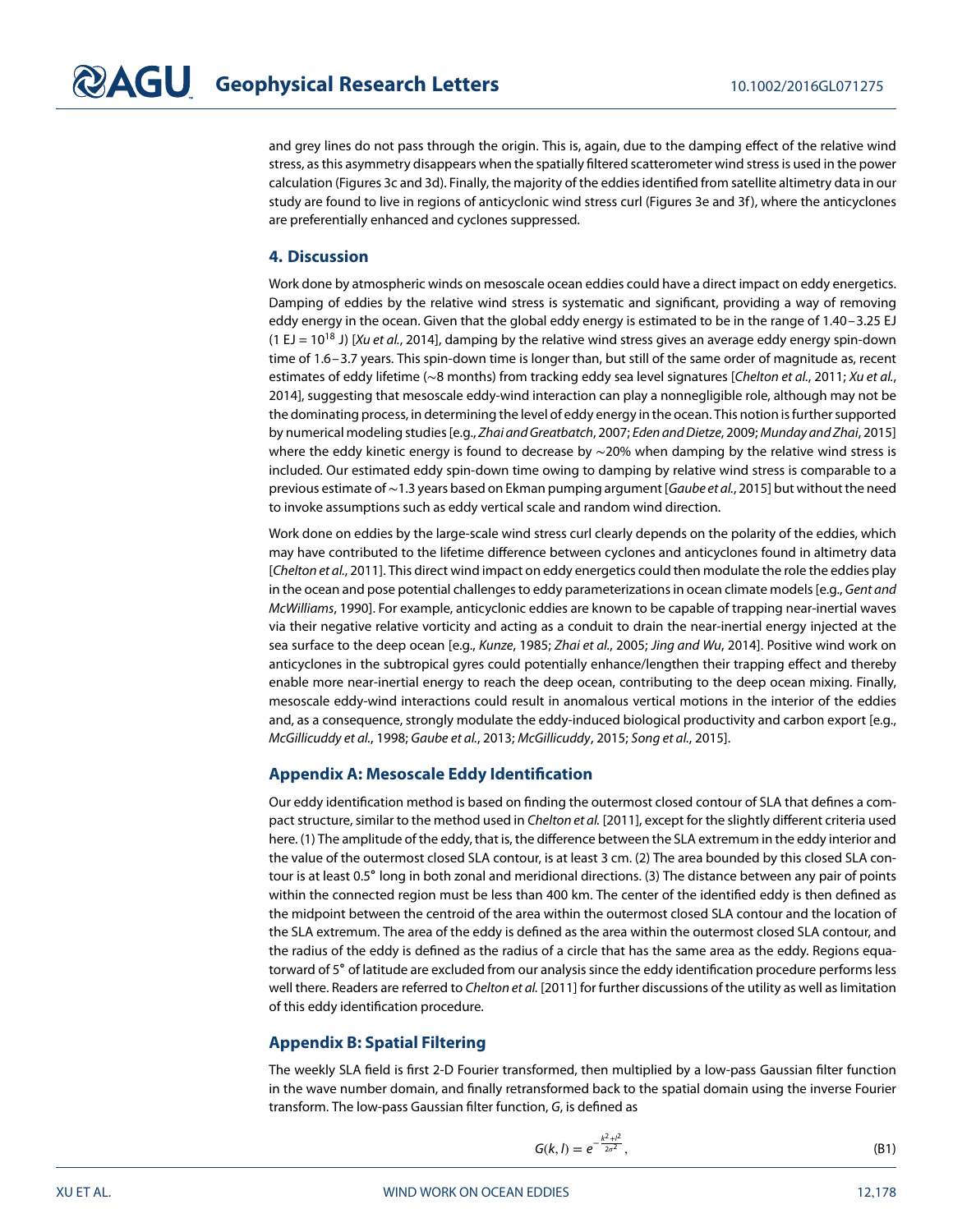where  $(k, l)$  are wave numbers in the zonal and meridional directions, respectively, and  $\sigma$  is a measure of the spread of the Gaussian curve. Here  $\sigma$  is chosen to ensure that the half-power cutoff wavelength has a distance of 10∘ in longitude. We then subtract the low-pass-filtered SLA from the original SLA field to remove the large-scale SLA signal mainly associated with the wind forcing and surface heating/cooling before applying the eddy identification procedure. We apply the same low-pass filtering procedure to the scatterometer wind stress field to remove small-scale features associated with the presence of ocean surface currents.

### **[A](#page-0-0)ppendix [C:](#page-0-0) Errors and Uncertainties**

The gridded altimetry data are subject to spatial and temporal averaging, which is likely to underestimate mesoscale variability in the ocean. Our study focuses on wind work on mesoscale ocean eddies because the resolution of the available altimetry data is too coarse to resolve submesoscale variability. Altimetry data near the coast need to be treated with caution, as standard tidal and atmospheric corrections may have larger errors than those offshore. In our calculation, we have excluded regions shallower than 200 m deep.

We have applied a two-dimensional spatial filter with half-power cutoffs at a scale of 10∘ to the SLA field. Sensitivity tests confirm that the eddy signal is well preserved in the SLA field used for eddy detection and our results are not particularly sensitive to the scale chosen for the spatial filter as long as it is sufficiently larger than the eddy scale. The criteria used for eddy identification have an influence on the number of eddies detected, but this does not change our conclusions.

Finally, in deriving the eddy surface velocity from the SLA field, we have assumed that the eddies are in geostrophic balance. Although this is a very good assumption over most of the ocean, it introduces errors in regions where the Rossby number is not small and the eddies are strongly nonlinear [e.g., Douglass and Richman, [2015\]](#page-5-15).

### **[A](#page-0-0)ppendix [D:](#page-0-0) Wind Work Map Generation**

We first divide the global ocean into 1°×1° boxes. For each box, we sum up wind work integrated over the area of the eddy whose center falls in the box on each weekly SLA map. Finally, this sum of wind work is divided by the area of the box, and the total number of weekly SLA maps over the period of 19 July 1999 to 23 November 2009 to obtain the averaged wind work on eddies. As such, the spatial maps of wind work generated in this study represent averages in time at fixed spatial locations over the 10 year period when the QuikSCAT wind stress data and AVISO SLA data overlap. Note that the method used for generating the spatial maps of wind work shown in Figures 1 and 2 does not affect the value of total wind work on mesoscale eddies.

### **References**

<span id="page-5-7"></span><span id="page-5-4"></span>Chelton, D. B., M. G. Schlax, and R. M. Samelson (2011), Global observations of nonlinear mesoscale eddies, Prog. Oceanogr., 91, 167–216. Dawe, J. T., and L. Thompson (2006), Effect of ocean surface currents on wind stress, heat flux, and wind power input to the ocean, Geophys. Res. Lett., 33, L09604, doi[:10.1029/2006GL025784.](http://dx.doi.org/10.1029/2006GL025784)

<span id="page-5-15"></span><span id="page-5-2"></span>Dewar, W. K., and G. R. Flierl (1987), Some effects of the wind on rings, J. Phys. Oceanogr., 17, 1653–1667.

Douglass, E. M., and J. G. Richman (2015), Analysis of ageostrophy in strong surface eddies in the Atlantic Ocean, J. Geophys. Res. Oceans, 120, 1490–1507, doi[:10.1002/2014JC010350.](http://dx.doi.org/10.1002/2014JC010350)

<span id="page-5-6"></span>Ducet, N., P. Y. Le Traon, and G. Reverdin (2000), Global high-resolution mapping of ocean circulation from TOPEX/Poseidon and ERS-1 and -2, J. Geophys. Res., 105, 19477–19498.

<span id="page-5-3"></span>Duhaut, T. H., and D. N. Straub (2006), Wind stress dependence on ocean surface velocity: Implications for mechanical energy input to ocean circulation, J. Phys. Oceanogr., 36, 202–211.

<span id="page-5-9"></span>Eden, C., and H. Dietze (2009), Effects of mesoscale eddy/wind interactions on biological new production and eddy kinetic energy, J. Geophys. Res., 114, C05023, doi[:10.1029/2008JC005129.](http://dx.doi.org/10.1029/2008JC005129)

<span id="page-5-13"></span>Gaube, P., D. B. Chelton, P. G. Strutton, and M. J. Behrenfeld (2013), Satellite observations of chlorophyll, phytoplankton biomass, and Ekman pumping in nonlinear mesoscale eddies, J. Geophys. Res. Oceans, 118, 6349–6370, doi[:10.1002/2013JC009027.](http://dx.doi.org/10.1002/2013JC009027)

<span id="page-5-8"></span>Gaube, P., D. B. Chelton, R. M. Samelson, M. G. Schlax, and L. W. O'Neill (2015), Satellite observations of mesoscale eddy-induced Ekman pumping, J. Phys. Oceanogr., 45, 104–132.

<span id="page-5-10"></span><span id="page-5-0"></span>Gent, P. R., and J. C. McWilliams (1990), Isopycnal mixing in ocean circulation models, J. Phys. Oceanogr., 20, 150–155.

Gill, A. E., J. S. A. Green, and A. J. Simmons (1974), Energy partition in the large-scale ocean circulation and the production of mid-ocean eddies, Deep-Sea. Res., 21, 499–528.

<span id="page-5-1"></span>Hecht, M. W., and R. D. Smith (2008), Towards a physical understanding of the North Atlantic: A review of model studies in an eddying regime, in Ocean Modelling in an Eddying Regime, Geophys. Monogr., vol. 177, pp. 213–240, AGU, Washington, D. C.

<span id="page-5-5"></span>Hughes, C., and C. Wilson (2008), Wind work on the geostrophic ocean circulation: An observational study on the effect of small scales in the wind stress, J. Geophys. Res., 113, C02016, doi[:10.1029/2007JC004371.](http://dx.doi.org/10.1029/2007JC004371)

<span id="page-5-14"></span><span id="page-5-12"></span><span id="page-5-11"></span>Jing, Z., and L. Wu (2014), Intensified diapycnal mixing in the midlatitude western boundary currents, Sci. Rep., 4, 7412. Kunze, E. (1985), Near-inertial wave propagation in geostrophic shear, J. Phys. Oceanogr., 15, 544-565. McGillicuddy, D. J. (2015), Formation of intrathermocline lenses by eddy-wind interaction, J. Phys. Oceanogr., 45, 606–612.

### **Acknowledgments**

C.X. is supported by a visiting scholarship from the Chinese Scholarship Council and by grants 41306016, LTOZZ1502, and LTOZZ1601. X.Z. acknowledges support from the School of Environmental Sciences, University of East Anglia. X.-D. Shang is supported by grants 41630970, 41376022 and 41521005. We thank Chris Wilson, David Marshall, Yihua Lin, and Xuhua Cheng for helpful discussions. The satellite altimetry data were produced by Ssalto/Duacs and formerly distributed by Aviso+ with support from CNES [\(ftp://ftp.aviso.oceanobs.com;](ftp://ftp.aviso.oceanobs.com) now distributed by Copernicus Marine and Environment Monitoring Service). Gridded daily QuikSCAT scatterometer wind stress fields were downloaded from [ftp://podaac.jpl.nasa.gov/.](ftp://podaac.jpl.nasa.gov/) We thank two anonymous reviewers for their positive and constructive comments.